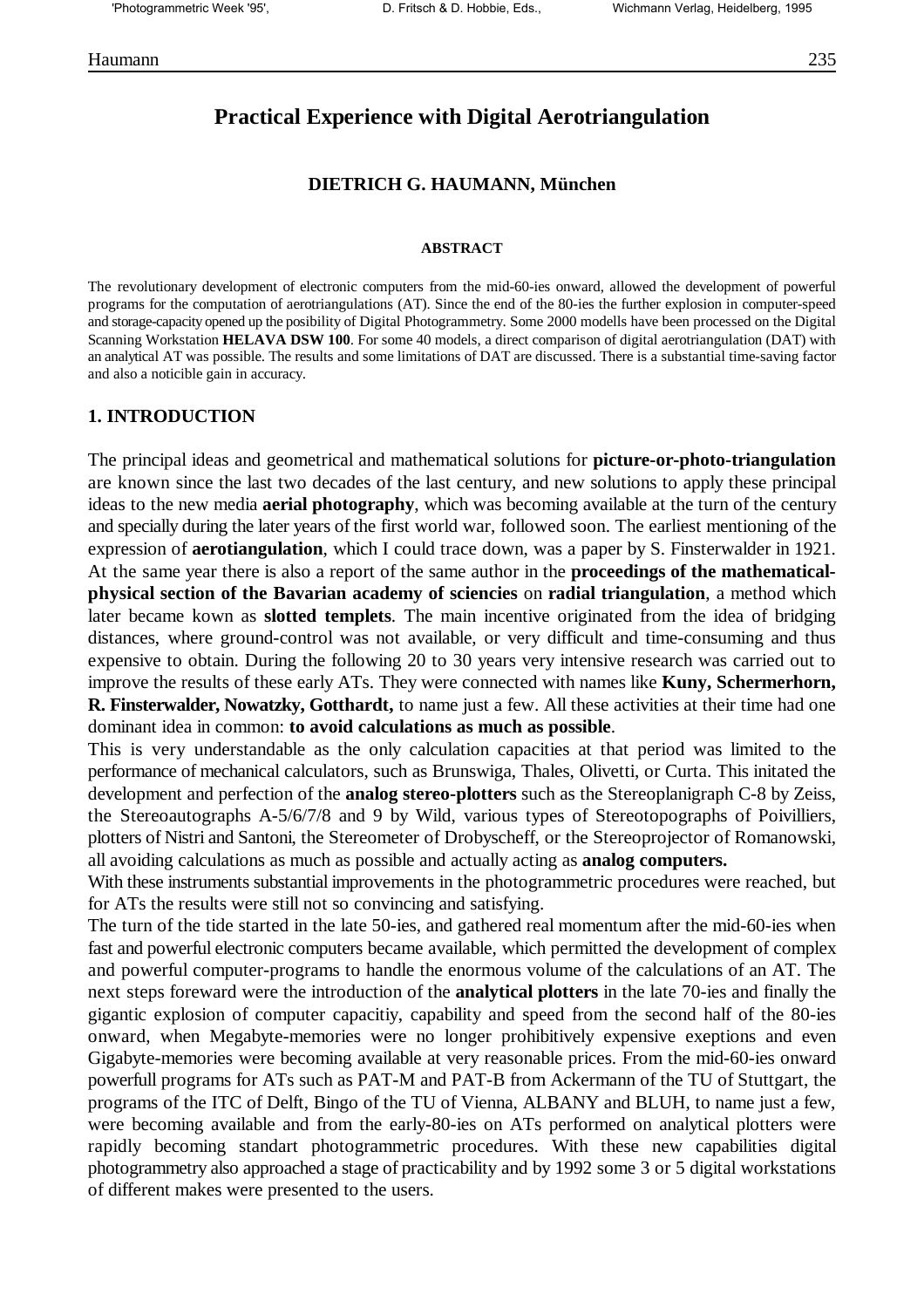With the introduction of the analytical plotters, such as the Planicomp series of Zeiss, or the AC-1 or BC-2 of Wild, the AT-procedures have reached the present perfection and status. For example with 4500-scale aerial photography of a 15/23 camera, an accuracy in m<sub>x</sub> / m<sub>y</sub> of  $\pm$  2 cm and m<sub>z</sub> of  $\pm$  3 cm, which corresponds to 4 and 6 µm in the picture-scale respectively, can be reached on points, carefully signalized on the ground. The last draw-back of the **analytical solution** was the still necessary marking of tie points - **pugging** - on the original picture-material using some point-transfer-device such as the PUG of Wild. The development of digital stereo- or mono-plotters and the use of **automatic or computer-aided picture-correlation** software such as **DCCS** of Helava did overcome this last obstacle.

## **2. THE DIGITAL PLOTTERS**

Digital plotters no longer use original photographs, but scanned - **digitized = digital** - information of photographs or other imagery. This means that a huge quantity of data, even for the present standart of computer-technology, has to be handled in near real-time. Depending on pixle-size one wants to use, a normal aerial photograph of 23 cm square, requires still a very respectable storage-space. In our case on the **Helava DSW 100** we have installed the pixle-sizes of 7.5 µm and 20 µm. One complete photograph scanned with 20  $\mu$ m would give some 130 million pixels and use about 80 Mbvte of the storage capacity of the hard disc drive of the host computer. The smaller pixel-size would increase this figures to 940 million pixels or 580 Mbyte respectively.

Carrying out digital photogrammetric procedures requires a very powerful computer for the very complex arithmetical processes which can handle and manipulate picture-coordinates of the just mentioned volume in near real-time.

### **3. THE HELEVA DIGITAL SCANNING WORKSTATION DSW-100**

The **DSW-100** is a computer-controlled precision photogrammetric instrument. It opens the posibility to handle ATs with digital data, thus moving away from the actual photograph to scanned digital information, originating from aerial photography or other imagery. It consists of four main-groups:

- 1) Photogrammetric stage,
- 2) Operation controller unit,
- 3) Host computer,
- 4) Workstation console.

**Group 1** consists of a **high-precision scanner**, with **two CCD sensor cameras and linear encoders** for very precise positioning. The picture is placed on the 270 x 270 mm² glass-plate of the picture carrier, where an area of 254 x 254 mm² can be scanned. The motions of the picture carrier are performed on an high precision perpendicular X-Y axis rail-assembly, actuated by computer-controlled DC servo motors. The scanning is done by one of the two CCD sensor cameras, which is switched on for the particular job. A resolution of 1 µm in positioning and a maximum speed in picture movement of some 30 mm/sec is reached. The photo is illuminated through an Ulbricht-sphere, which is situated on the top of the stage housing. It gives a very uniform light, within 1% deviation from the full illumination-power, over the entire opening of the illuminated area. The light travels through a fiber optic cable from a quartz halogen lamp, which is placed lower down in the stage housing, thus avoiding heating up of the picture carrier. The two CCD cameras are mounted with 135 and 105 mm lenses. Other lenses are optional. The pixel size can be varied from 7  $\mu$ m to 100  $\mu$ m depending on the optical adjustment. To limit the data-volume to be handled during the AT, the scanned area for each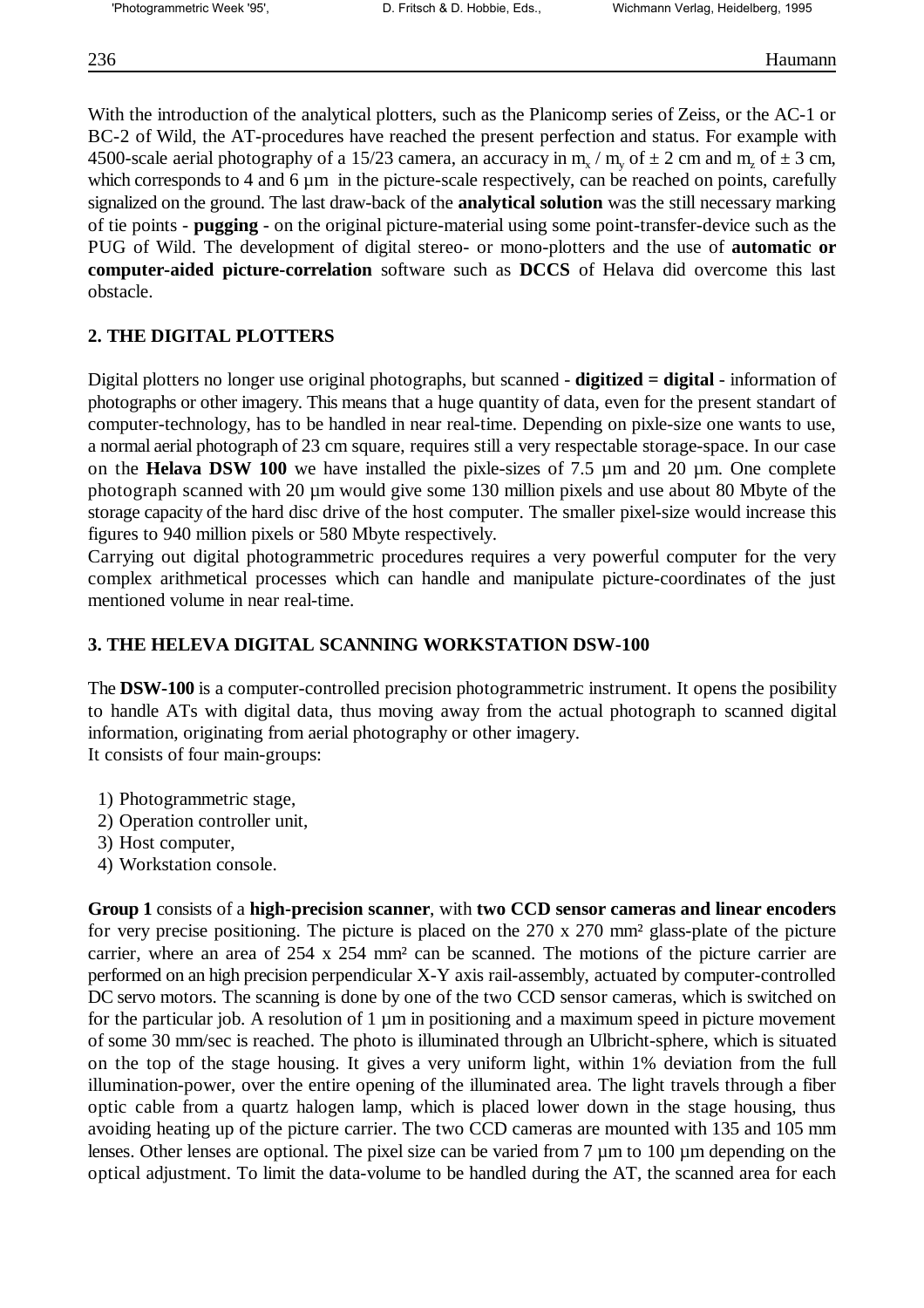## Haumann 237

point to be measured, is reduced to a size of 6x6 mm². This patch can be zoomed up to double size for better vision.

**Group 2** consists of one monitor, a X-Y data tablet with mouse, with which the operator can control the AT-procedures and the movements of the picture-carrier, and of a second high-resolution monitor, where the scanned patches can be displayed and viewed at.



Figure 1: The Heleva Digital Scanning Workstation DSW-100.

**Group 3** consists of the **Host-computer,** which is in our case a Compaq 486, 66 Mhz, 32-bit, 32 Mbyte RAM, 256 Kbyte cache memory, with Unix operating system and with a 1.7 Gbyte hard disc drive. It serves all movement-controlls, handles the scanning operation and data-storing and also houses the **Digital Correlator Comparator System (DCCS)** Software modul, which performs the actual measurement by **automatic picture-correlation.**

**Group 4** consists of tables on which the other units can be arranged.

# **4. PROCESS OF DIGITAL AEROTRIANGULATION (DAT)**

## **4.1 Preparation**

The selection of tie points can be carried out on mere paperprints and they can be marked just with pen or ink-circles etc. The transfer of these points to adjacent prints of the same or the next strip can be done with mere eye and hand accuracy, at most a pocket- or mirror steroscope may be used. The latter might be a good help altogether for choosing points. No PUG or other point-transfer-device is needed. Care has to be taken only, that a particular point may not be obscured by some objects on one of the adjacent pictures.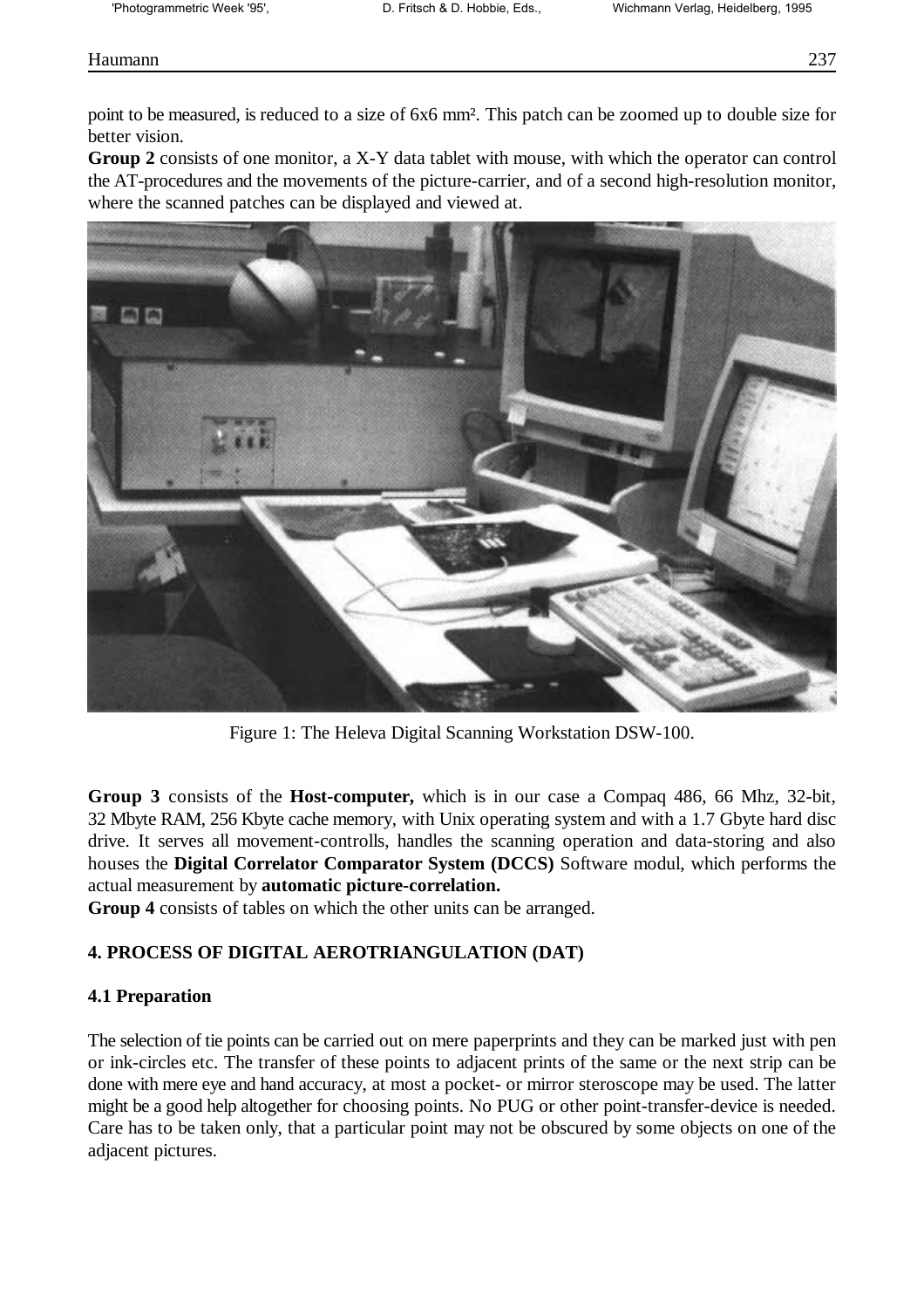### **4.2 Measurement of the aerotriangulation**

Only picture-coordinates are measured in a picture coordinate-system which is referrenced by the fiducial marks of the individual picture. The actual measurement is done automatically with the **Digital Correlation Comparator System (DCCS) program-modul.**

The first photograph (original negative or diapositive) of the particular project is placed on the picture carrier plate and a paper print of the same photograph is oriented on the X-Y tablet of the control system. The DCCS program automatically drives to the first fiducial mark and the operator has to pinpoint the measuring mark in the center and record that point. The same procedure is repeated with the other fiducial points. With the last fiducial point measured, the interior orientation is completed. Then the operator will clip on the selected points on the X-Y tablet. The DCCS progam will direct the picture carrier to the corresponding point. The final selection of the very point is again done with the measuring mark and when accepted by the operator, the point is finally recorded and a patch of some 6 x 6 mm² is scanned and stored in the host-computer memory. The same procedure is done with all points, tie points, control points and additional points, which might be recorded, even if they were not selected before, during the preparation. With the second picture the same procedure is performed until the end of the interior orintation. Then the first tie point is clipped on with the mouse on the X-Y tablet, the picture carrier is automatically moved to this point and if this patch is sufficiently matching with the patch recorded in the first picture, the point is automatically correlated and thus measured and stored in the memory of the host-computer. The same procedure is carried out with the second point. After that, the second picture is oriented by the DCCS program and all previously scanned points from the first or previous pictures are automatically driven to, correlated and recorded. The operator just has to accept the correlation and then the DSW 100 moves on to the next point. In case of a bad match the operator can manually perform the correlation, or if that is not possible he may reject this point completely and replace it by an other newly selected point. This procedure continues till all previously recorded points are measured. Then the new tie points, or other points which shall be included in the AT, are chosen as in the first picture. This pattern is repeated until the end of the project.

The measured picture coordinates are further processed using one of the existing AT programs, such as PAT-B, or in our case BLUH. The computation of the AT can be done outside of DCCS on an other computer. Basically all AT programs can be used. There may however be some format adjustment necessary to extract the relevant data from the memory of the host-computer of the DSW-100.

## **5. REACHED ACCURACY**

| project        | MDK <sub>2</sub> |               | analytical | digital |
|----------------|------------------|---------------|------------|---------|
| camera         | 15/23            | my (m)        | 0,06       | 0,03    |
| picture scale  | 1:4500           | <b>TTLK</b>   | 0,05       | 0,04    |
| strips         | 7                | 312,245<br>mz | 0,07       | 0,06    |
| models         | 43               |               |            |         |
| ground-control | 27               |               |            |         |

Table 1: Comparison analytical and digital aerotriangulation.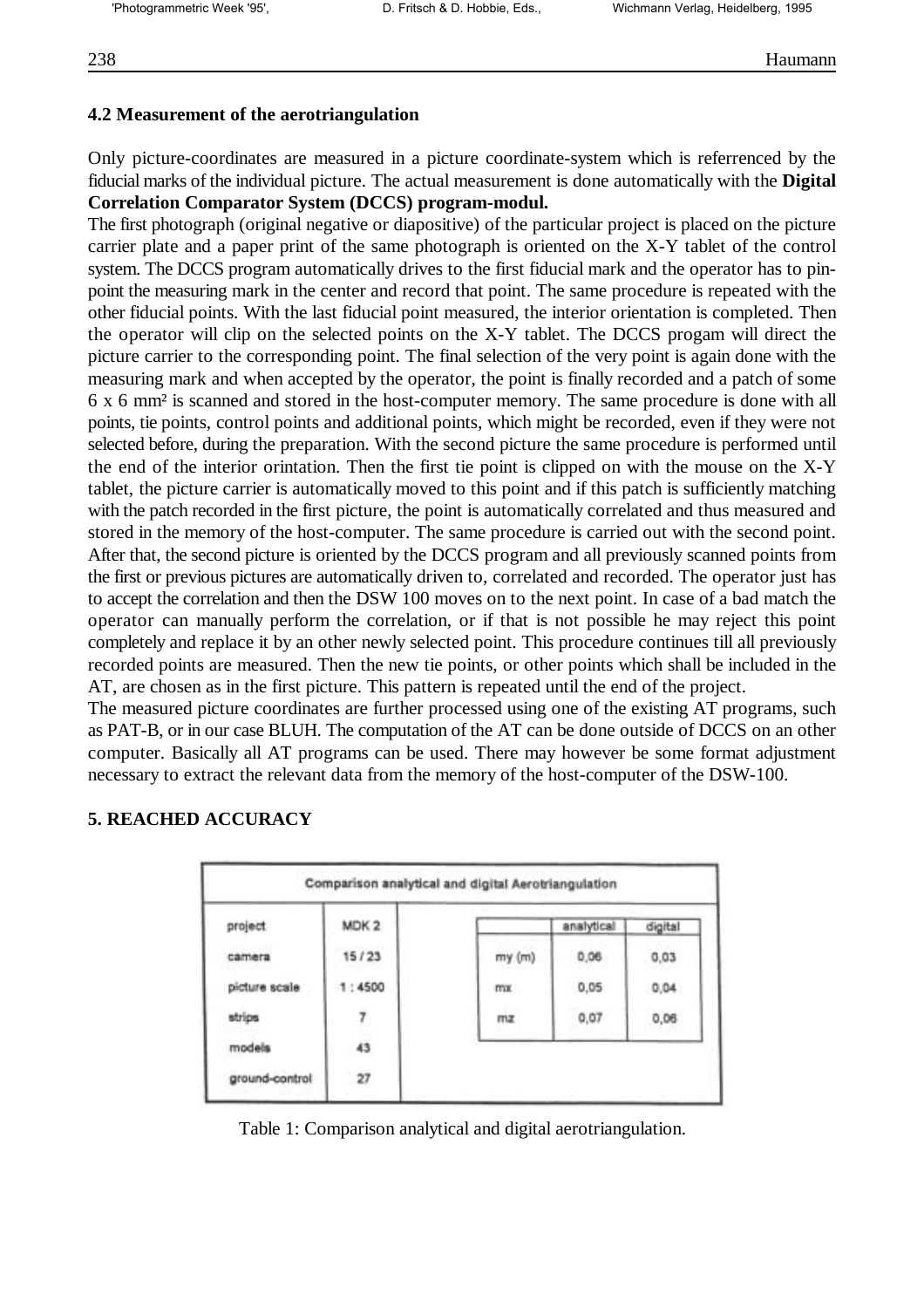## Haumann 239

So far we have triangulated some 2000 models. The triangulated data have been used for consecutive work, like stereoplotting or photo-mechanical rectification of aerial photographs for photo-plans. We could not detect any errors or discrepancies in these consecutive normal stereoplottings, nor have we had any reclamations of the institutions which did the rectifications or other following work.

For some 40 models, we have comparative values of a previous conventional AT, using an analytical plotter and premarked (pugged) points. In both cases the computations were done using the program BLUH. The results of the DAT were more accurate by the factor of 0.7. (see table 1)

We do not give too much weight to this singular value and do not consider this result as representative for the possible accuracy to be obtained with DAT. However in DAT one avoids marking the tie points by any point-transfer-device, which has to be done with utmost accuracy. One even may state, that the accuracy which can be obtained depends totally of the accuracy of the pugging of the tie points. With analytical AT one actually does not measure to picture-points but to some blanc spaces which were more or less precisely scratched out of the emulsion of the film.

|         | Quedlinburg                                                   |                                                              |                  |                         |         |                         | HAUMANN              |
|---------|---------------------------------------------------------------|--------------------------------------------------------------|------------------|-------------------------|---------|-------------------------|----------------------|
|         | 24.11.1994                                                    |                                                              |                  |                         |         |                         | Beratende Ingenieure |
|         |                                                               |                                                              |                  |                         |         |                         |                      |
|         |                                                               | Results of aerotriangulation, Residuals of the groundcontrol |                  |                         |         |                         |                      |
|         |                                                               |                                                              |                  |                         |         |                         |                      |
| Nummer  | Y(Easting)                                                    | X(Northing)                                                  | Elevation        | dy                      | dx      | dz                      |                      |
|         |                                                               |                                                              |                  |                         |         |                         |                      |
| 1450012 | 4439074.80                                                    | 5742966.67                                                   | 126,14           | $-0.02$                 | 0.00    | 0.00                    |                      |
| 1450023 | 4438521,45                                                    | 5741776.74                                                   | 135,78           | 0,07                    | 0,04    | $-0,02$                 |                      |
| 1450041 | 4438401.73                                                    | 5739848,91                                                   | 183,63           | 0.03                    | $-0.04$ | 0.02                    |                      |
| 1450053 | 4438428,33                                                    | 5738912,25                                                   | 145,23           | 0,04                    | 0,03    | $-0.04$                 |                      |
| 1450062 | 4438533,72                                                    | 5736100,46                                                   | 153,05           | 0.02                    | 0,02    | 0.01                    |                      |
| 1450071 | 4439700,85                                                    | 5736051,07                                                   | 161,01           | 0.01                    | 0,02    | $-0.03$                 |                      |
| 1450083 | 4441767,95                                                    | 5735949,76                                                   | 170,86           | $-0.05$                 | $-0.02$ | 0,02                    |                      |
| 1450092 | 4440140,88                                                    | 5737961.27                                                   | 142,87           | 0,05                    | $-0,03$ | 0,01                    |                      |
| 1450102 | 4442542,10                                                    | 5738043.16                                                   | 140,47           | 0.03                    | 0,00    | 0.01                    |                      |
| 1450111 | 4442961,01                                                    | 5739665,47                                                   | 126,09           | $-0.01$                 | 0,03    | $-0.01$                 |                      |
| 1450121 | 4441258,91                                                    | 5741531,20                                                   | 148,01           | $-0.03$                 | 0,01    | $-0.17$                 |                      |
| 1450132 | 4441517,77                                                    | 5742975,62                                                   | 129,68           | $-0.04$                 | 0,03    | 0,01                    |                      |
| 1450143 | 4442957.99                                                    | 5742996,04                                                   | 134,16           | $-0.03$                 | 0,01    | $-0.03$                 |                      |
| 1450152 | 4442711,06                                                    | 5741667,94                                                   | 116,83           | $-0.04$                 | 0.04    | 0,12                    |                      |
| 1450293 | 4443363,65                                                    | 5736063,70                                                   | 166,00           | $-0.11$                 | 0.05    | $-0,10$                 |                      |
| 1450351 | 4438485,58                                                    | 5734256,47                                                   | 230,44           | 0,05                    | 0,04    | 0.05                    |                      |
| 1450361 | 4438647,57                                                    | 5732747,39                                                   | 252,45           | 0.07                    | $-0,04$ | $-0,06$                 |                      |
| 1450382 | 4440200.33                                                    | 5731605,61                                                   | 362,04           | $-0,05$                 | 0,00    | $-0,19$                 |                      |
| 1450392 | 4442965,62                                                    | 5733778,57                                                   | 216,49           | $-0.04$                 | $-0,04$ | 0,03                    |                      |
| 1450401 | 4442459,27                                                    | 5731734,18                                                   | 352,90           | 0,03                    | 0,00    | $-0,13$                 |                      |
|         |                                                               |                                                              |                  |                         |         |                         |                      |
|         |                                                               |                                                              |                  |                         |         |                         |                      |
|         | <b>Statistics</b>                                             |                                                              |                  |                         |         |                         |                      |
|         |                                                               |                                                              |                  |                         |         |                         |                      |
|         | camera                                                        |                                                              |                  | 30/23                   |         |                         |                      |
|         | picture scale                                                 |                                                              |                  | 1:3700                  |         |                         |                      |
|         | number of photos                                              |                                                              |                  | 401                     |         |                         |                      |
|         | number of models<br>number of groundcontrol points<br>easting |                                                              |                  | 382                     |         |                         |                      |
|         |                                                               |                                                              |                  | 20                      |         |                         |                      |
|         |                                                               |                                                              |                  | from 4438687 to 4443392 |         |                         |                      |
|         | northing                                                      |                                                              |                  |                         |         | from 5731513 to 5743461 |                      |
|         |                                                               |                                                              |                  |                         |         |                         |                      |
|         |                                                               |                                                              |                  |                         |         |                         |                      |
|         | mean square differences                                       |                                                              |                  |                         |         |                         |                      |
|         |                                                               |                                                              |                  |                         |         |                         |                      |
|         |                                                               | $my = \pm 0.047$ $mx = \pm 0.028$                            | $mz = \pm 0.072$ |                         |         |                         |                      |
|         |                                                               |                                                              |                  |                         |         |                         |                      |
|         |                                                               |                                                              |                  |                         |         |                         |                      |
|         | maximal differences                                           |                                                              |                  |                         |         |                         |                      |
|         |                                                               |                                                              |                  |                         |         |                         |                      |
|         | $My = -0.113$                                                 | $Mx = +0.047$                                                | $Mz = -0.193$    |                         |         |                         |                      |
|         |                                                               |                                                              |                  |                         |         |                         |                      |
|         |                                                               |                                                              |                  |                         |         |                         |                      |

Table 2: Example of a digital aerotriangulation.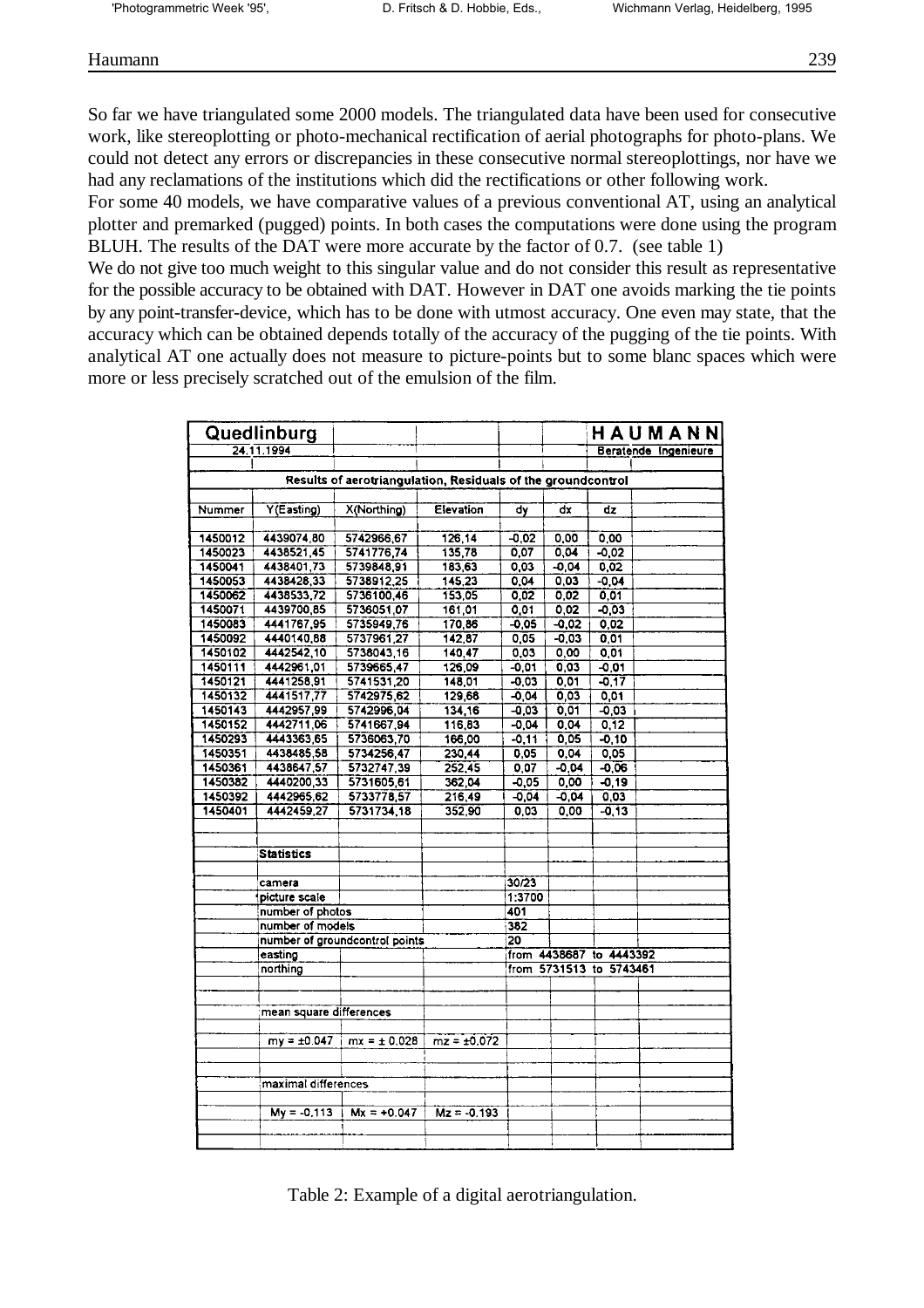There were some other projects which can be compared to a certain extent. In 1993 and 1994 several blocks were flown with the same technical specifications. The ground control was of a very similar density and the blocks which were triangulated had about the same size. The aerial photography was done with a 30/23 camera, forelap 80%, side-lap 45%, at a scale of 1:3700. The AT in 1993 was done with pugged points and measured on an analytical plotter. The AT in 1994 was done on the DSW 100. Both times for triangulation 60% fore-lap was used. Summarizing these results shows, that an increase of accuracy of about 39%, or an improvement of the average of the residuals from 0.059 to 0.036 m was reached. The details may be taken from tables 2 and 3.

## **6. LIMITATIONS OF DIGITAL AEROTRIANGULATION**

Data of a DAT can only be used with analytical and digital plotters, as with analog plotters picturecoordinates cannot be utilized directly. However there is still the posibility to calculate orintation-data for the analog plotters and use these as orientation aids.

Care has to be taken when selecting the tie- and other points. The area to be scanned may not have any disturbingly differing detail which could cause the automatic correlation to fail.

|                | analytical (1993) |                  |                  | digital (1994) |                  |                  |  |
|----------------|-------------------|------------------|------------------|----------------|------------------|------------------|--|
| Project        | <b>JER</b>        | NGL <sub>1</sub> | NGL <sub>2</sub> | QDG 1          | QDG <sub>2</sub> | QDG <sub>3</sub> |  |
| camera         | 30 / 23           | 30/23            | 30/23            | 30/23          | 30/23            | 30/23            |  |
| picture scale  | 1:3700            | 1:3800           | 1:3700           | 1:3700         | 1:3700           | 1:3700           |  |
| <b>strips</b>  | 10                | 16               | 16               | 18             | 12               | 9                |  |
| pictures       | 189               | 354              | 338              | 401            | 238              | 102              |  |
| models         | 179               | 312              | 299              | 382            | 226              | 93               |  |
| ground-control | 10                | 40               | 46               | 20             | 15               | 8                |  |
| my(m)          | 0,03              | 0,06             | 0,05             | 0,04           | 0.04             | 0,03             |  |
| mx             | 0,05              | 0,08             | 0.06             | 0,03           | 0,03             | 0,02             |  |
| mz             | 0,04              | 0,09             | 0.07             | 0,07           | 0.05             | 0,01             |  |
|                | 0, 12             | 0,23             | 0,18             | 0,14           | 0,12             | 0.06             |  |
|                |                   | ms 0,059 ml      |                  |                | $0,036$ ml<br>ms |                  |  |

Table 3: Results of analytical and digital aerotriangulations.